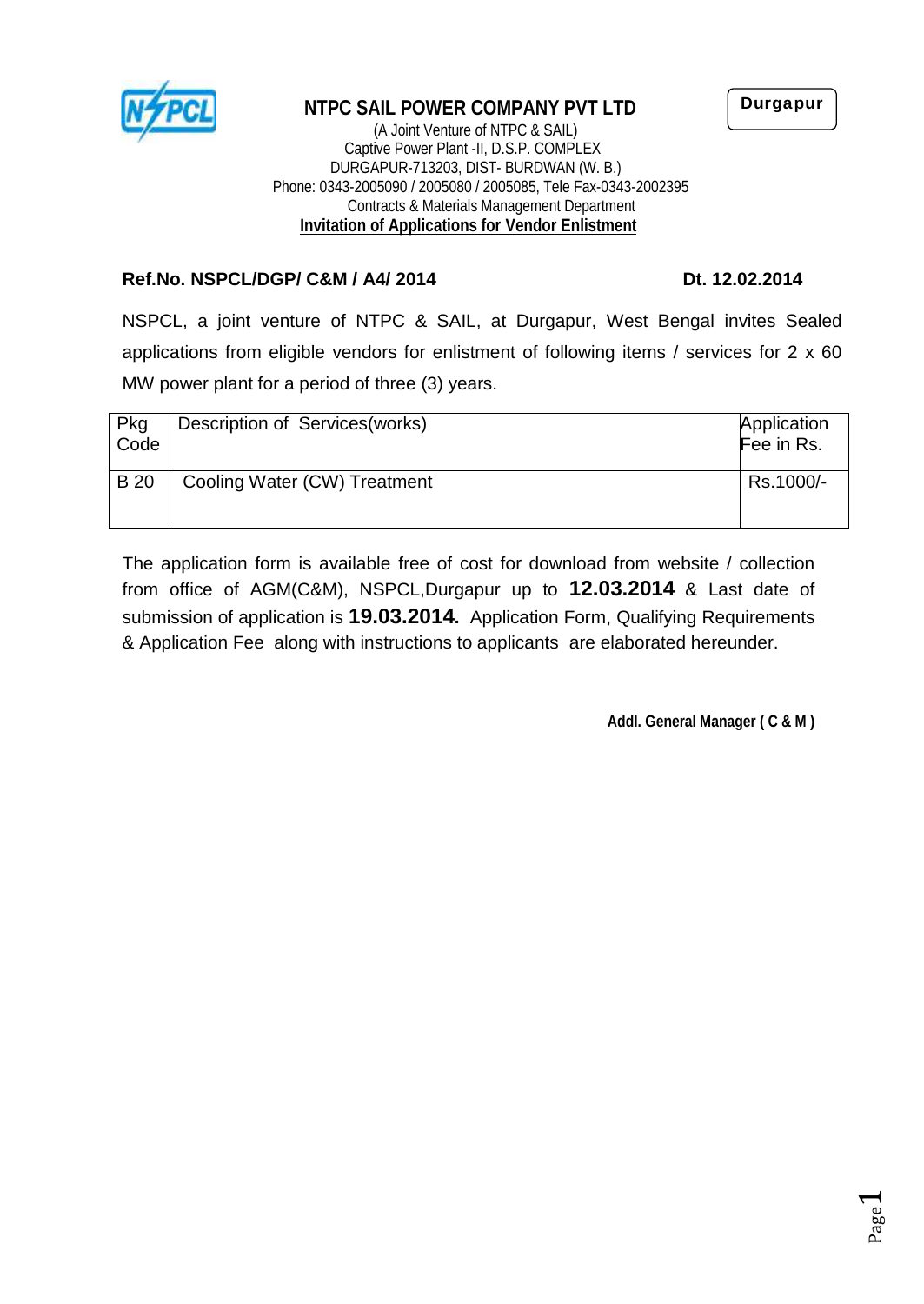- 1. **Application form:** The prescribed Application Form enclosed herewith should be furnished by all the applicants for the applicable/ relevant clauses.
- 2. **Application fee :** Application form to be submitted by the vendor alongwith application fee as specified against the item/ contract above in the form of a crossed account payee Demand Draft from a nationalized Bank/ scheduled Bank drawn in favour of 'NSPCL Durgapur'. No other mode of payment is acceptable.

#### 2.1 **All applicants registered with NSIC & MSME are exempted from application fee.**

3. **Qualifying Requirements (QR)** : 'QR' for the package has been mentioned bellow. Applicants have to meet the QR of the package for which application is submitted. All necessary documents as mentioned in the each QR have to be submitted alongwith application.

### **4. How to Apply :**

- a) Interested applicant should submit application form as prescribed duly filled in and signed alongwith covering letter in the letter head of the company.
- b) Application must accompany with necessary application fee as instructed in detail.
- c) Applicants registered with NSIC/MSME must furnish copy of the certificate to avail exemption of application fee.
- d) Applicant must meet qualifying requirements as specified for each package. All supporting documents as mentioned in the QR shoule be submitted alongwith application & Q.R. Format duly filled in details as enclosed.
- e) The application for vendor registration complete in all respect should be sent in a sealed envelope super-scribing " Application for vendor enlistment for --- --- ---- ---- --- ---- --- (Pkg Code)".
- f) The application should be addressed to AGM(C&M), NSPCL, CPP-II, DSP Complex, Durgapur-713203, W.B.

### 5. **General Note:**

- a) Any information/data furnished by the Applicant found to be incorrect or false of misleading at any point of time would render him liable to be debarred from the Enlistment.
- b) NSPCL reserves the right to cross check and confirm the information /details furnished by the Applicant.
- c) Notwithstanding anything contained in this application for Enlistment, NSPCL reserves the right to accept or reject any application and annul the process and reject all applications at any time without any liability or any obligation for such acceptance, rejection or annulment without assigning any reasons
- d) NSPCL will process all future procurements / contracts through e procurement / e-tender only. All the interested applicants should have required facility for the same.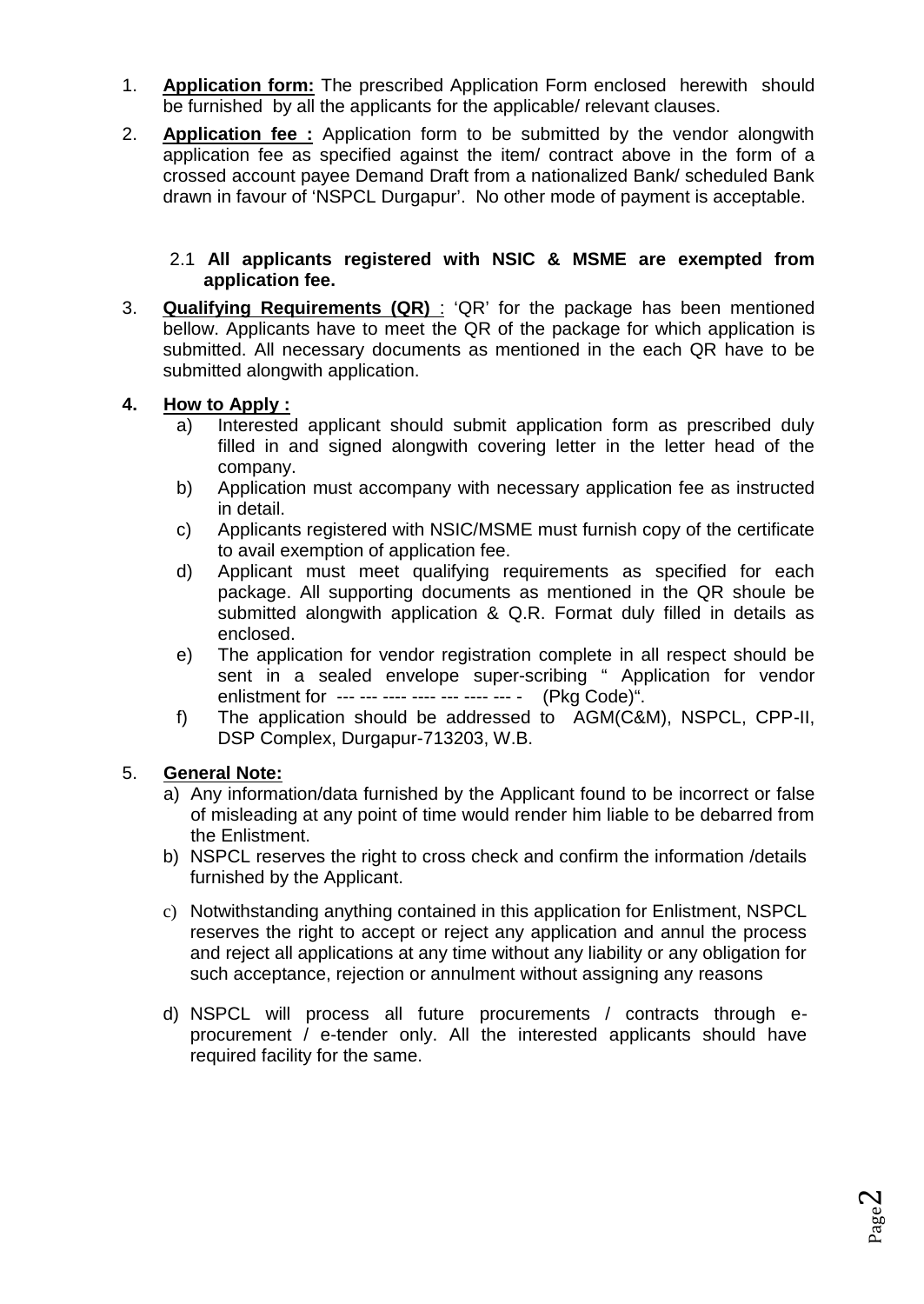# **Address for Communication and submission of Completed Application from:**

## **AGM (C&M),**

NTPC-SAIL Power Company Private Limited**,** (A Joint Venture of NTPC & SAIL) Captive Power Plant -II, D.S.P. COMPLEX DURGAPUR-713203, DIST- BURDWAN (W. B.) Phone: 0343-2005090 / 2005080 / 2005085, Tele Fax-0343-2002395 Contracts & Materials Management Department Email Address : nspcldgp.cm@gmail.com

|            | <b>Application Form for Enlistment of Contractors</b>                                                                                                                                                      |                                        |           |                 |
|------------|------------------------------------------------------------------------------------------------------------------------------------------------------------------------------------------------------------|----------------------------------------|-----------|-----------------|
| 1.0        | <b>GENERAL:</b>                                                                                                                                                                                            |                                        |           |                 |
| 1.1        | Name of the Organization                                                                                                                                                                                   |                                        |           |                 |
|            | Full Address for correspondance:                                                                                                                                                                           |                                        |           |                 |
|            | Telephone & Fax No. etc.                                                                                                                                                                                   |                                        |           |                 |
|            | Mobile No. of the Concerned Person(s)                                                                                                                                                                      |                                        |           |                 |
|            | <b>Email address</b>                                                                                                                                                                                       |                                        |           |                 |
| 1.2        | Website address                                                                                                                                                                                            |                                        |           |                 |
|            | i) Registered Office                                                                                                                                                                                       |                                        |           |                 |
|            | ii) Regional Offices                                                                                                                                                                                       |                                        |           |                 |
| 1.3<br>(a) | Whether Registered with any other<br>Deptt./ Registration No. Category<br>Govt. /Quasi Govt. Organization etc<br>(Preferably<br>Power<br>in<br>Sector/Industry). Attach attested<br>copies of certificates | Deptt/<br>Organization                 | Regn. No. | <b>Products</b> |
| 1.3<br>(b) | i) Whether the Industry is SSI/NSIC<br>certified<br>ii) documentary evidence submitted                                                                                                                     | Yes/No<br>i)<br>Yes/No<br>ii)          |           |                 |
| 1.4        | Organizational set up of the<br>company in detail<br><b>Whether Company</b><br>i)<br><b>Whether Partnership</b><br>ii)<br>iii) Whether Individual                                                          | Yes/No<br>Yes/No<br>ii)<br>iii) Yes/No |           |                 |
| 1.5        | In case of companies, date, place of<br>Registration and certified copies of                                                                                                                               | Endosed: Yes/No                        |           |                 |
| (a)        | Memorandum of Association and<br>Articles of Association to be<br>furnished                                                                                                                                | Name of Directors                      |           | <b>Status</b>   |
|            | Names, Addresses and particulars<br>of all the Directors should be<br>furnished                                                                                                                            |                                        |           |                 |

Page ო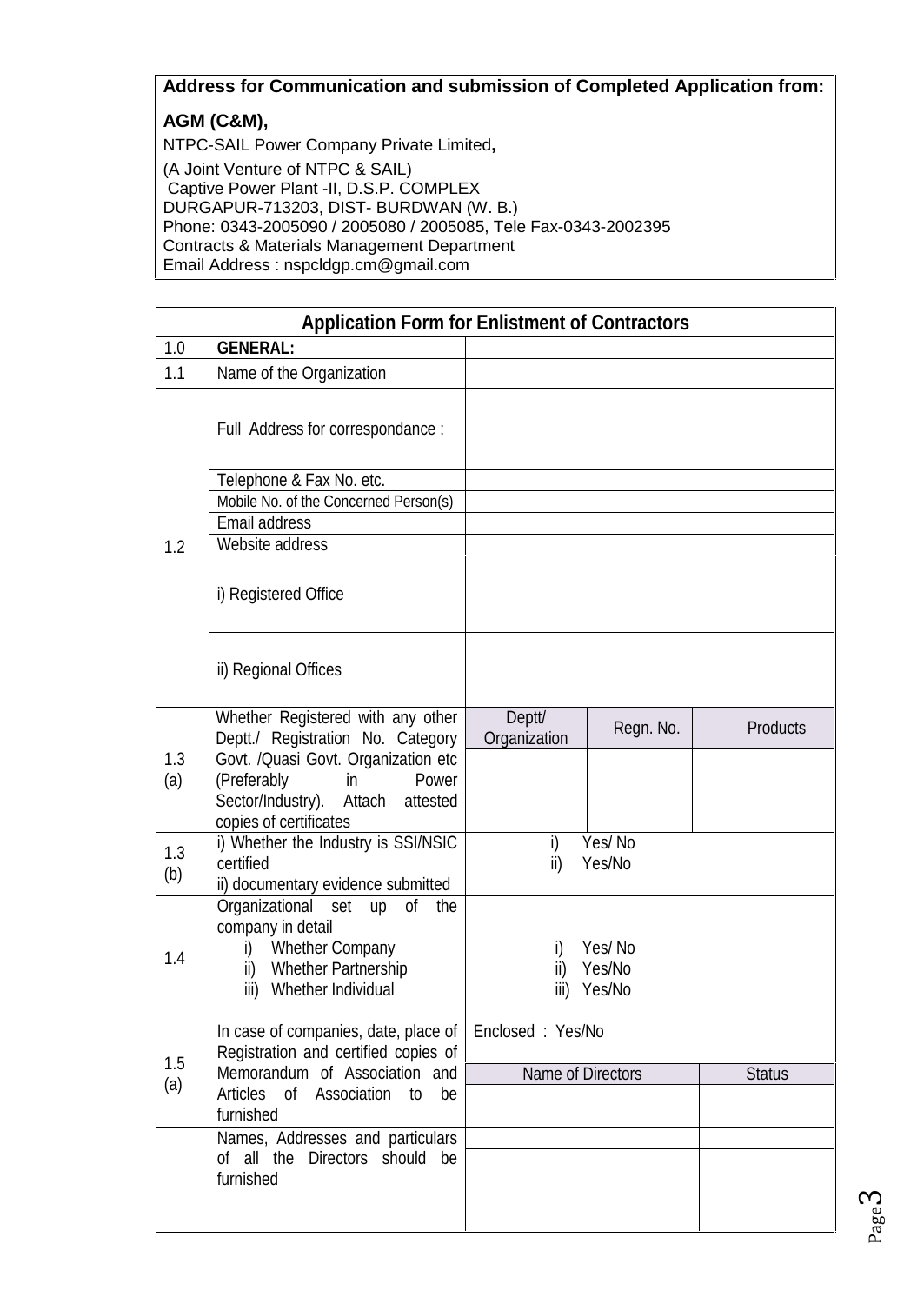|                | In case of partnership firm the                   | Name of Partner             | <b>Address</b> |
|----------------|---------------------------------------------------|-----------------------------|----------------|
|                | names of all the partners and their               |                             |                |
|                | addresses are to be furnished.                    |                             |                |
| 1.5            | Attested copies of Partnership deed               |                             |                |
| (b)            | to be attached. Original partnership              |                             |                |
|                | deed to be produced for Verification              |                             |                |
|                | on demand.                                        |                             |                |
| 1.5            | In case of individual following may               |                             |                |
| (c)            | be furnished.                                     |                             |                |
|                | full name                                         |                             |                |
|                | address                                           |                             |                |
|                |                                                   |                             |                |
|                | Place and nature of business                      |                             |                |
|                | Cell no, ph no, email address                     |                             |                |
| 1.6            | Name & address of allied concerns,                |                             |                |
|                | if any).                                          |                             |                |
|                | Whether<br>already registered<br><b>or</b>        | Yes / No                    |                |
|                | applied for registration in any other             |                             |                |
| 1.7            | station of NSPCL or applied for                   | If Yes, details:            |                |
|                | registration in any other name either             |                             |                |
|                | in individual or partnership                      |                             |                |
|                | A solvency certificate granted by a               |                             |                |
|                | 1 <sup>st</sup> Class Magistrate or a certificate |                             |                |
| 1.8            | of the banker about turnover of                   | Endosed<br>- Yes/No         |                |
| (a)            | transaction and financial capacity,               |                             |                |
|                | original to be produced on demand                 |                             |                |
|                | (one copy must be enclosed)                       |                             |                |
|                | Balance sheet of the firm for                     |                             |                |
| 1.8            | previous THREE financial<br>year                  | Endosed<br>- Yes/No         |                |
| (b)            | attested by a Chartered Accountant                |                             |                |
|                | (to be enclosed)                                  |                             |                |
| 1.9            | Please give following along with                  |                             |                |
|                | copy of certificate / registration                |                             |                |
| 1              | <b>PAN No</b>                                     |                             |                |
| $\overline{2}$ | <b>Central Sales Tax No</b>                       |                             |                |
| 3              | State Sales Tax No                                |                             |                |
| 4              | PF <sub>No</sub>                                  |                             |                |
| 5              | <b>ESIC Registration No</b>                       |                             |                |
| 6              | Service Tax Registration No                       |                             |                |
|                | Details of relatives employed in                  |                             |                |
| 1.10           | NSPCL giving full particulars i.e.                |                             |                |
|                | designation<br>and<br>the<br>name                 |                             |                |
|                | department unit in which working                  |                             |                |
| 1.11           | Expansion plan, if any'                           |                             |                |
|                | Brief history of labor Relations in the           |                             |                |
| 1.12           | establishment in last one year.                   |                             |                |
|                | Specify strikes, lockouts, tool-down              |                             |                |
|                | etc.                                              |                             |                |
|                | Any other particulars/ merits in                  |                             |                |
| 1.13           | favour                                            |                             |                |
|                |                                                   |                             |                |
| 1.14           | Whether, Micro, Small or Medium                   | <b>MCRO</b><br><b>SMALL</b> | <b>MEDIUM</b>  |
|                | Industry as per MSMED Act '2006                   |                             |                |

Page<sup>4</sup>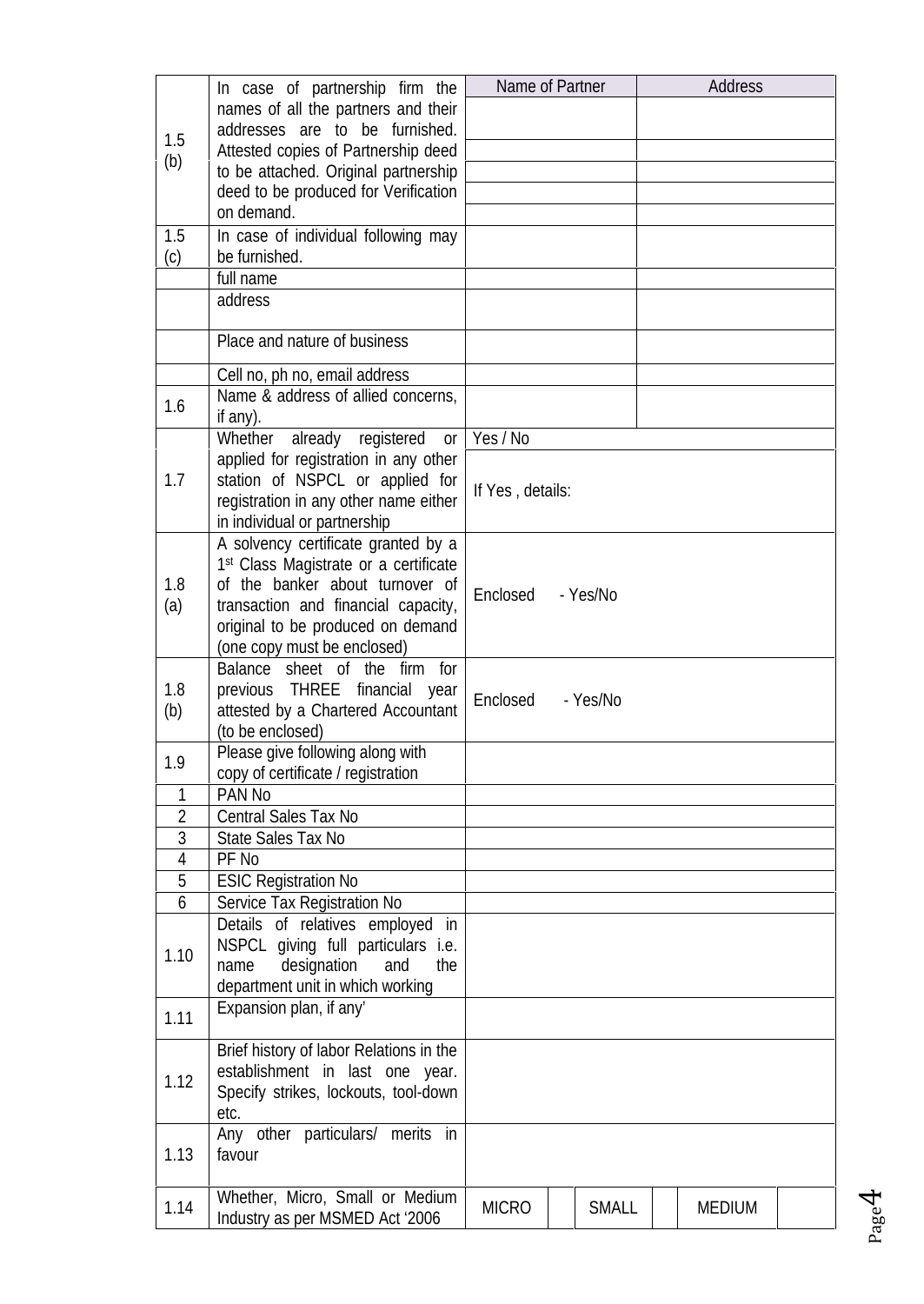| 2.0                 | <b>TECHNICAL</b>                                                                                                                         |                                                      |                                                   |           |       |                          |                  |
|---------------------|------------------------------------------------------------------------------------------------------------------------------------------|------------------------------------------------------|---------------------------------------------------|-----------|-------|--------------------------|------------------|
|                     | Package Code (Pkg Code) of Item                                                                                                          |                                                      | SI <sub>N</sub> o                                 | Package   |       | Package Name/Description |                  |
|                     | for which Registration is sought                                                                                                         |                                                      |                                                   | Code      |       |                          |                  |
| 2.1                 | (please mention the category as                                                                                                          |                                                      | 1.                                                |           |       |                          |                  |
|                     | specified<br>in<br>the                                                                                                                   | Notice/                                              |                                                   |           |       |                          |                  |
|                     | Advertisement)                                                                                                                           |                                                      | 2.                                                |           |       |                          |                  |
|                     | If already worked as a supplier/                                                                                                         |                                                      |                                                   |           |       |                          |                  |
| 2.2                 | Contractor<br>(give the following<br>details)                                                                                            |                                                      |                                                   |           |       |                          |                  |
|                     |                                                                                                                                          |                                                      |                                                   |           |       |                          |                  |
| $SI$ No             | Name of the Power Station                                                                                                                | Deptt                                                | Items Supplies/ Nature of<br><b>Work executed</b> |           | Value | Year                     |                  |
|                     |                                                                                                                                          |                                                      |                                                   |           |       |                          |                  |
| $\mathbf{1}$        |                                                                                                                                          |                                                      |                                                   |           |       |                          |                  |
|                     |                                                                                                                                          |                                                      |                                                   |           |       |                          |                  |
| 2.                  |                                                                                                                                          |                                                      |                                                   |           |       |                          |                  |
| 3.                  |                                                                                                                                          |                                                      |                                                   |           |       |                          |                  |
|                     |                                                                                                                                          |                                                      |                                                   |           |       |                          |                  |
| 4.                  |                                                                                                                                          |                                                      |                                                   |           |       |                          |                  |
| 5.                  |                                                                                                                                          |                                                      |                                                   |           |       |                          |                  |
| 2.3                 | <b>Vendors</b>                                                                                                                           |                                                      | A/C                                               |           |       | <b>Banker</b>            | MCR/             |
|                     | Bank A/C. No.<br><b>Bank Details</b>                                                                                                     |                                                      | type                                              | A/C. Name |       | Name                     | <b>IFSC Code</b> |
|                     |                                                                                                                                          |                                                      |                                                   |           |       |                          |                  |
|                     |                                                                                                                                          |                                                      |                                                   |           |       |                          |                  |
| 2.4                 | List of enclosures                                                                                                                       |                                                      |                                                   |           |       |                          |                  |
| 1                   | Banker's Certificate / Solvency Certificate                                                                                              | Yes/No                                               |                                                   |           |       |                          |                  |
| $\overline{2}$      | PAN Card<br>Yes/No                                                                                                                       |                                                      |                                                   |           |       |                          |                  |
| 3                   |                                                                                                                                          | Yes/No<br>Central Sales Tax Registration Certificate |                                                   |           |       |                          |                  |
| 4<br>5              | State Sales Tax Registration Certificate<br>Yes/No                                                                                       |                                                      |                                                   |           |       |                          |                  |
| 6                   | Service Tax Registration No.<br>Yes/No<br>Yes/No                                                                                         |                                                      |                                                   |           |       |                          |                  |
| $\overline{7}$      | <b>List Important Customers</b><br>Performance Certificate from important<br>Yes/No                                                      |                                                      |                                                   |           |       |                          |                  |
|                     | customers                                                                                                                                |                                                      |                                                   |           |       |                          |                  |
| 8                   |                                                                                                                                          | <b>Balance Sheet for three FYs</b><br>Yes/No         |                                                   |           |       |                          |                  |
| 9                   | PF <sub>No</sub>                                                                                                                         | Yes/No                                               |                                                   |           |       |                          |                  |
| 10                  | <b>ESIC Registration No</b>                                                                                                              |                                                      | Yes/No                                            |           |       |                          |                  |
|                     | certify that all the information and data furnished by me in this application form are true and<br>complete to the best of my knowledge. |                                                      |                                                   |           |       |                          |                  |
|                     | Signature of the Authorized                                                                                                              |                                                      |                                                   |           |       |                          |                  |
|                     | Person of Applicant                                                                                                                      |                                                      |                                                   |           |       |                          |                  |
|                     | Name                                                                                                                                     |                                                      |                                                   |           |       |                          |                  |
| Designation         |                                                                                                                                          |                                                      |                                                   |           |       |                          |                  |
|                     |                                                                                                                                          |                                                      |                                                   |           |       |                          |                  |
|                     | Seal/Stamp                                                                                                                               |                                                      |                                                   |           |       |                          |                  |
|                     |                                                                                                                                          |                                                      |                                                   |           |       |                          |                  |
|                     | Phone, Cell no                                                                                                                           |                                                      |                                                   |           |       |                          |                  |
|                     | Email address                                                                                                                            |                                                      |                                                   |           |       |                          |                  |
| Note:               |                                                                                                                                          |                                                      |                                                   |           |       |                          |                  |
| 1                   | A separate sheet may be attached to any column where necessary                                                                           |                                                      |                                                   |           |       |                          |                  |
| $\overline{2}$<br>3 | Please indicate your priorities for registration<br>Incomplete applications will not be considered                                       |                                                      |                                                   |           |       |                          |                  |
| 4                   | Vendor need not to correspond on the subject; they shall be informed as soon as registration is finalized                                |                                                      |                                                   |           |       |                          |                  |
|                     | LN.                                                                                                                                      |                                                      |                                                   |           |       |                          |                  |